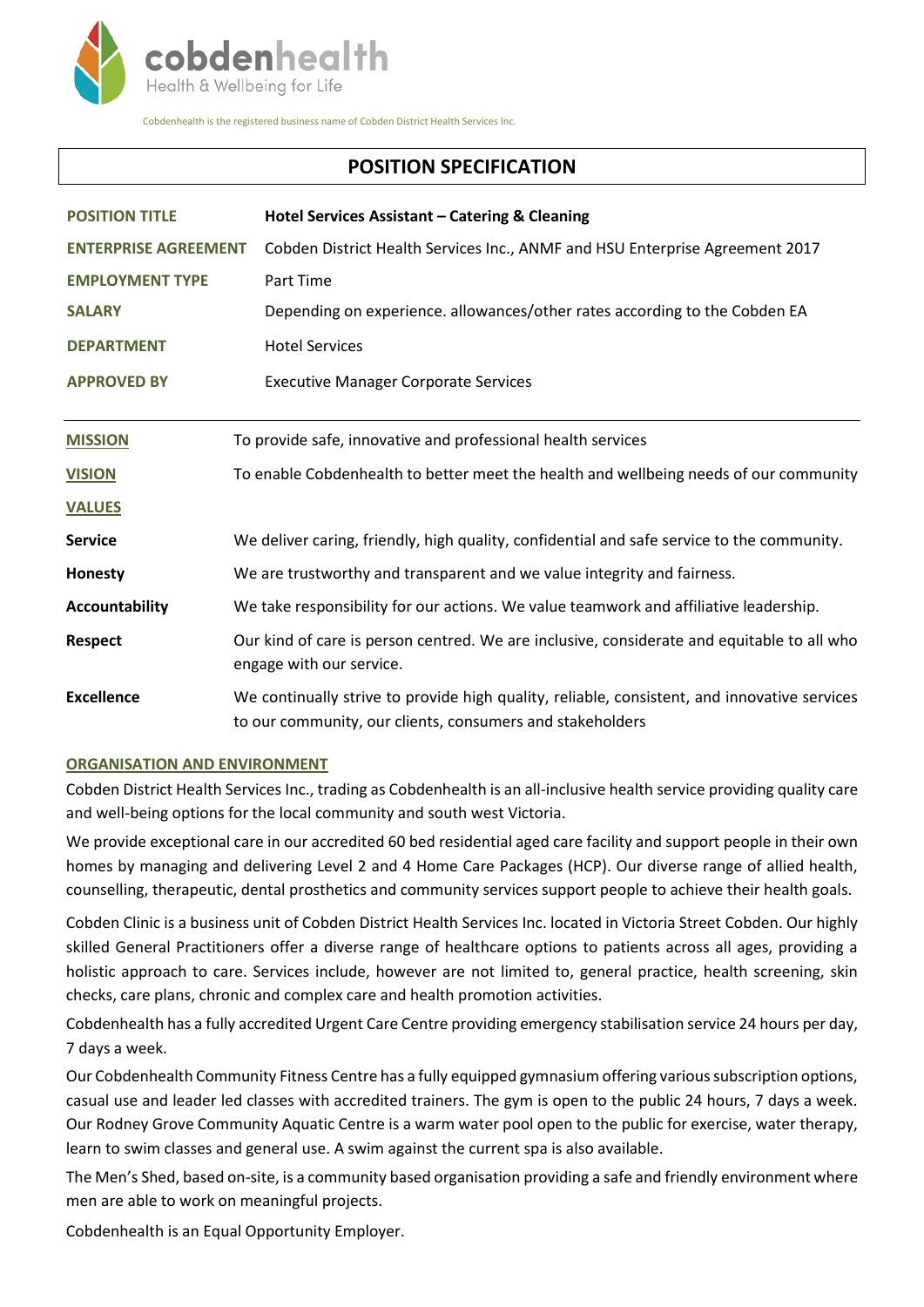#### **POSITION PURPOSE**

The Hotel Services Assistant is an integral part of our catering, cleaning and laundry team, ensuring the delivery of high quality services across each of the function areas. Our residents appreciate privacy, dignity and a home-like environment and hotel service staff must positively influence the experience for each of our residents and their families.

The HSA must at all times present a professional appearance regardless of area of operation, be dedicated in your work ethic and ensure each meal is a special occasion for our residents and that the facilities cleanliness is kept at the highest standards.

The position requires a person who demonstrates an enthusiastic and resilient approach, has a strong client and safety focus and enjoys working within a dynamic and changing environment. This role requires excellent organisational and communication skills and the capacity to manage several tasks simultaneously. Ensuring a proactive, responsive, caring and person-centred attitude, together with excellent time management is key to this role.

#### **JOB CONTEXT**

This position is required to work with minimum supervision, interacting with cooks, cleaning staff, supervisors, other employees and volunteers to achieve the functions described.

The incumbent must work within all regulatory guidelines.

The role is required to work across a range of morning, afternoon, evening and weekend shifts.

Reporting to the Hotel Services Supervisor, successful achievement of this role will be measured by professional attitude and commitment, overall performance and positive outcomes in all aspects of hotel service delivery areas. Having a keen eye for detail, identifying and recommending efficiencies is an important aspect of the role, as is being honest, transparent and open to change to support organisational reputation, sustainability and resident satisfaction.

## **ORGANISATIONAL RELATIONSHIPS**

| Reports to:                  | <b>Hotel Services Supervisor</b>                                                                                             |
|------------------------------|------------------------------------------------------------------------------------------------------------------------------|
| <b>Direct Reports:</b>       | No direct reports                                                                                                            |
| <b>Executive Management:</b> | Chief Executive Officer/Director of Nursing; Executive Manager Corporate Services;<br><b>Executive Manager Clinical Care</b> |
| <b>Internal liaisons:</b>    | Staff; volunteers; residents                                                                                                 |
| <b>External liaisons:</b>    | Resident relatives/advocates; visitors, external stakeholders; government agencies;<br>commercial business entities          |

#### **LIMITS OF AUTHORITY**

- This position carries no authority to commit financial resources outside approved ordering
- **This position is expected to make decisions within the scope of the role.**

## **KEY ORGANISATIONAL ACCOUNTABILITIES**

- **Promote activities and programs in accordance with Cobdenhealth Mission and Vision.**
- **Model and promote Cobdenhealth Values in the workplace**
- Adhere to Cobdenhealth's Code of Conduct, ensuring professional conduct is maintained at all times
- **Ensure compliance with all mandatory training and e-learning requirements within designated timeframes**
- **EXECOMPLAN** Comply with all legislative requirements relevant to the position
- Comply with policies, procedures, systems and processes of Cobdenhealth and other external stakeholders
- **Intellectual Property remains the sole property of Cobdenhealth unless authorised and confirmed in writing**
- **Undertake and promote safe work practices and procedures in accordance with Cobdenhealth Policy**
- **Ensure Equal Opportunity principles are followed**
- Cobdenhealth are committed to the safety, wellbeing and care of our aged residents and community.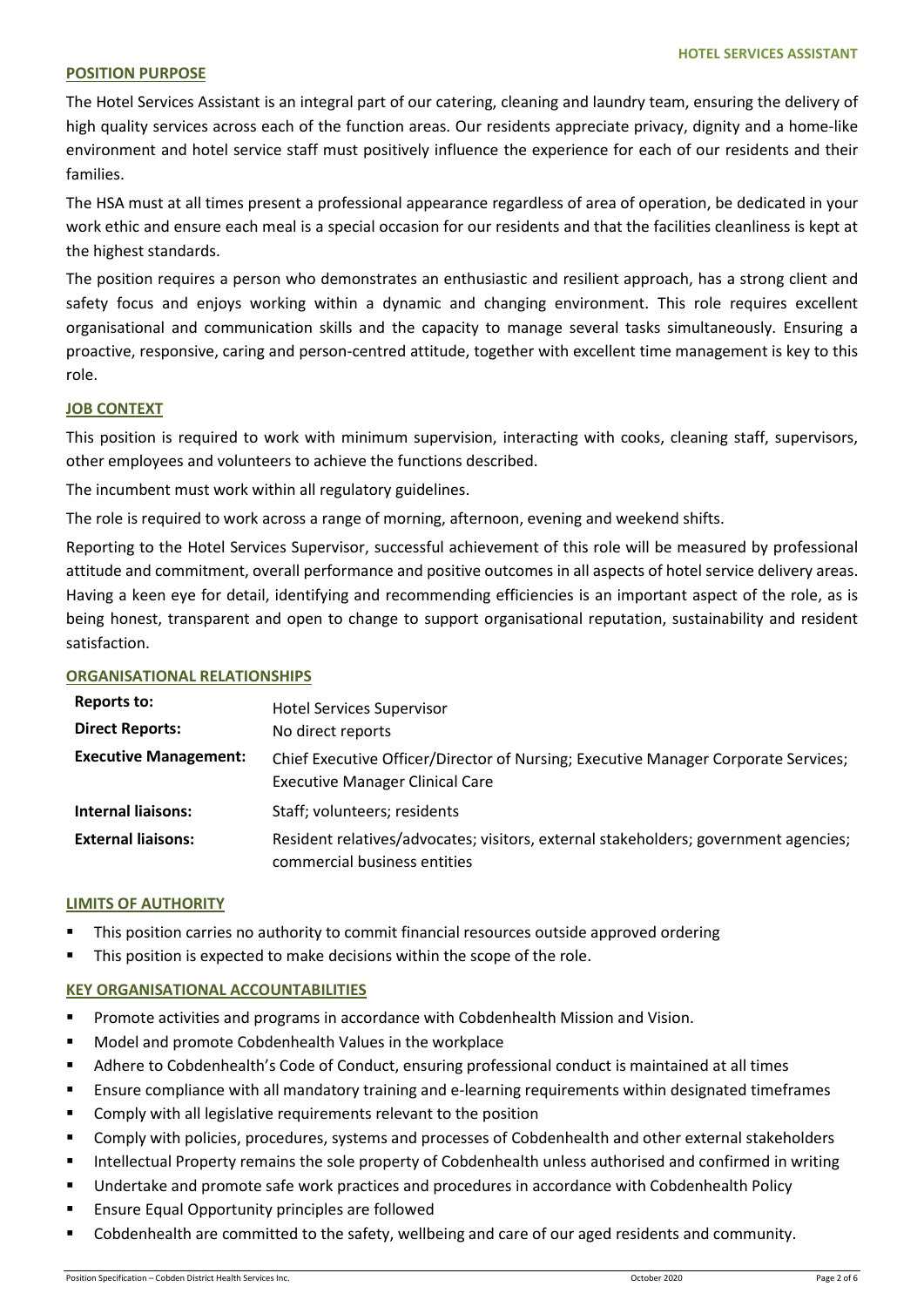#### **CONFIDENTIALITY**

 Ensure confidentiality is maintained at all times and encompasses staff, residents, volunteers and other stakeholders. This includes posts on social media. Any breach of confidentiality is a breach of the employment contract, and will lead to termination of employment.

#### **SOCIAL MEDIA**

 All employees must ensure that personal social media accounts and/or personal statement(s) in any media forum do not reflect, discuss or represent Cobdenhealth, without prior approval.

## **PERSONAL QUALITIES**

- Honest, committed and trustworthy as reflected in your dealings with internal and external parties
- Work autonomously without close supervision, however always being a positive member of a team
- Respectful of resident and other stakeholders' confidentiality
- **EXECT** Displays a high level of initiative and committed to quality outcomes
- Empathetic and sensitive to the needs of others respecting their different opinions and cultural backgrounds
- **Enthusiastic about improving service levels and recommending and embracing change**

# **PROFESSIONAL ACCOUNTABILITIES**

#### **Behavioural Descriptors**

- Undertake tasks with a high level of detail, professional competency and within prescribed deadlines
- Ability and willingness to take initiative to improve and enhance existing systems and procedures
- **•** Demonstrate sound judgement and solve problems within the scope of the position
- **Ensure professional, ethical and responsible practices at all times**
- Understand and take responsibility for own actions and work within the delegation of authority
- Work collaboratively as part of a team and support honest and clear communication, promoting a Values driven culture and positivity amongst the team
- Support organisational change processes as they apply to the strategic objectives/priorities of the organisation

## **Leadership and Personnel Management**

- Regardless of position, demonstrate a professional attitude, positive leadership and be a role model to all
- **Participate in the appraisal processes**
- Assist in the motivation and mentoring of other staff to optimise involvement and responsibility
- Be responsible for the smooth running of the areas of hotel service operation you are working within

## **Quality and Evidence Based Practice**

- Be familiar with the Cobdenhealth Quality Plan and participate in actions to address these plans
- Pursue standards of excellence through Best Practice and Continuous Improvement
- Carry out duties in accordance with the Cobdenhealth Food Safety Plan, as applicable

## **Risk Management**

- **Ensure all decisions are in line with your scope of delegation.**
- Take responsibility for reporting all events outside normal daily routine with possible risk implications being reported in an appropriate timeframe and/or logged
- Ensure hygiene standards are maintained and adhered to in all areas of hotel service operations and delivery
- Ensure safe storage and handling of food, cleaning products, PPE and other tools of trade
- Take responsibility for reporting events, giving consideration to any risk implications
- Participate in and ensure comprehensive understanding of emergency procedures

## **Occupational Health and Safety**

- Take responsibility for your own health and safety and the health and safety of anyone else who may be affected by your acts or omissions in the workplace
- Report hazards, near misses and injuries and undertake a root cause analysis as appropriate
- **E** Maintain an understanding and participate in emergency management plans
- Comply with relevant legislation requirements and policies and procedures including, but not restricted to: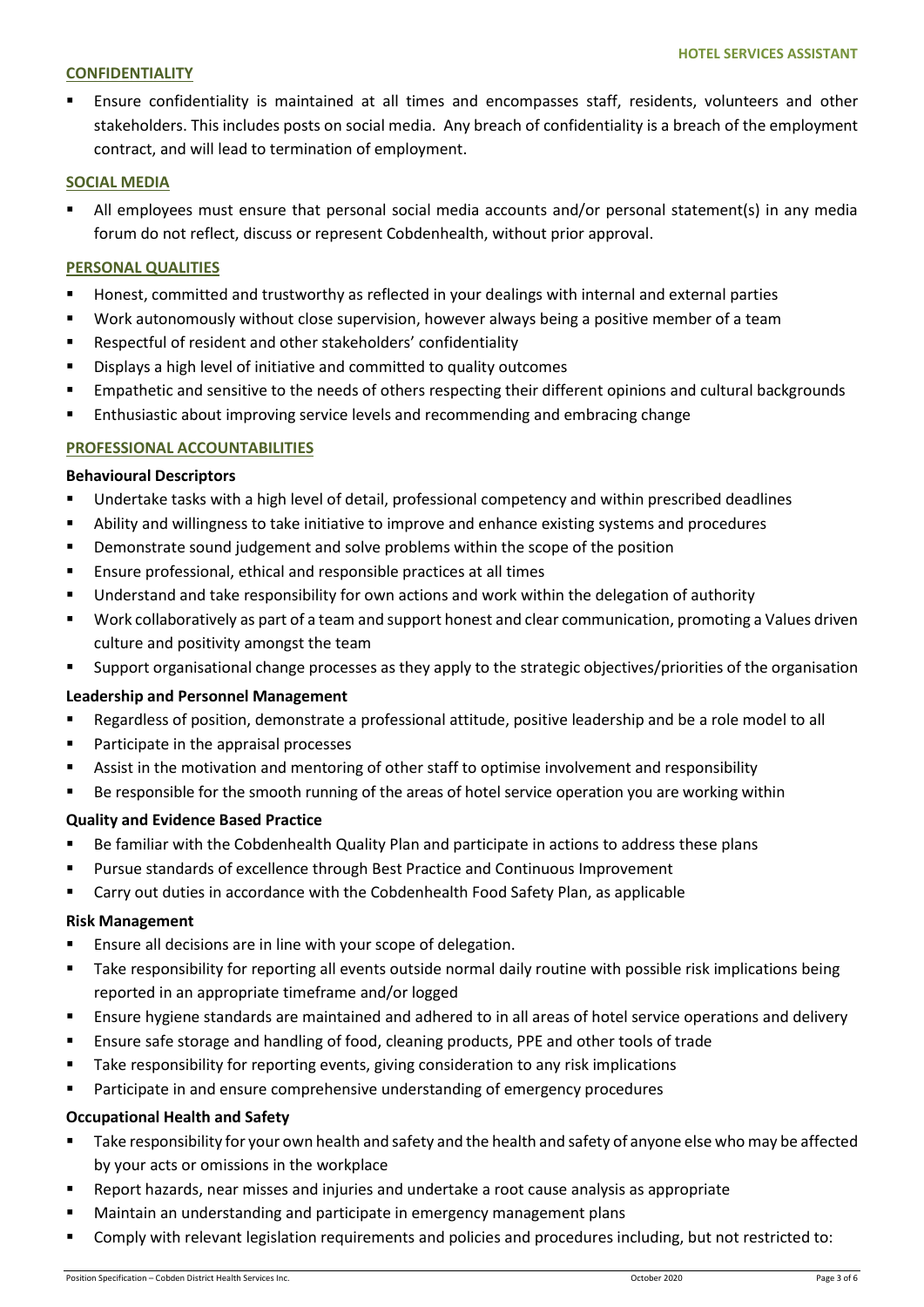- **Infection Control Policies**
- Occupational Health and Safety policies and regulations
- **Fire, disaster and other emergency procedures**
- Orientation/induction and annual compulsory training

## **KEY OUTCOMES and RESPONSIBILITIES**

#### **Deliver a High Standard of Service**

- Undertake tasks with accuracy, professional competency and within prescribed deadlines
- Attention to detail and high level of accuracy
- **Deliver high quality meal preparation, cleaning and laundry services to a standard determined by Cobdenhealth**
- Ensure that the resident's comfort, dignity and privacy is always maintained
- Take care not to unreasonably waste valuable resources
- Ensure that client, staff and visitor safety is always maintained i.e. don't leave work equipment in walkways, or block handrails; comply with use of equipment instructions
- Undertake duties in a manner that achieves the best possible outcome for the residents

# **Participate Effectively in a Team**

- Ability to work as part of a team as well as autonomously without close supervision
- Attend required work meetings and programs and contribute in a constructive and effective manner
- Understand and take responsibility for own actions and work within the delegation of authority
- Ability and willingness to take initiative to improve and enhance existing systems and procedures
- Contribute to the induction of a new staff member by providing information and support as required
- **Undertake safe work practices.**

# **Continuous Improvement in Processes and Practices**

- Consider innovation as part of the evolving environment and let us know about improvements you think may work, and work with the team to champion the idea and make it happen
- Work with others in the organisation who are trying to improve the workplace and our services

## **Customer Outcomes**

- Deliver exceptional customer experiences for our residents and their families
- Exhibit awareness of the need for sensitivity in dealing with the residents and the broader community
- Identify and meet internal and external customer needs and ensure that agreed expectations are met.

## **Personal Development**

- Attend any in-service activities or training that may be required by Cobdenhealth
- Maintain professional knowledge, development and skills relevant to your role
- Participate in Performance Appraisals and participate in discussion about training, learning and development
- **Be prepared to share your skills and knowledge with others to support their learning**

## **Maintain Accurate Documentation and Records**

- Ensure compliance documents are completed accurately and promptly i.e. cleaning schedules, food safety temperature records etc
- Ensure all paperwork is accurate and submitted within the required timeframes i.e. incident reports

## **KEY DUTIES and RESPONSIBILITIES**

## **General**

- Adhere to documented organisation and departmental processes, procedures and practices
- Maintain and increase the high standards of the Hotel Services in line with the Aged Care Quality Standards
- **•** Document any areas, or equipment, requiring special attention
- Maintain a high level of cleanliness of all equipment related to Hotel Services within the facility
- Adhere to Occupational Health and Safety and Infection Control issues pertaining to the position
- Ensure that all Hotel Services meet consumers' needs and preferences
- Undertake duties as stated on the shift checklist and other duties as delegated by the Hotel Services Supervisor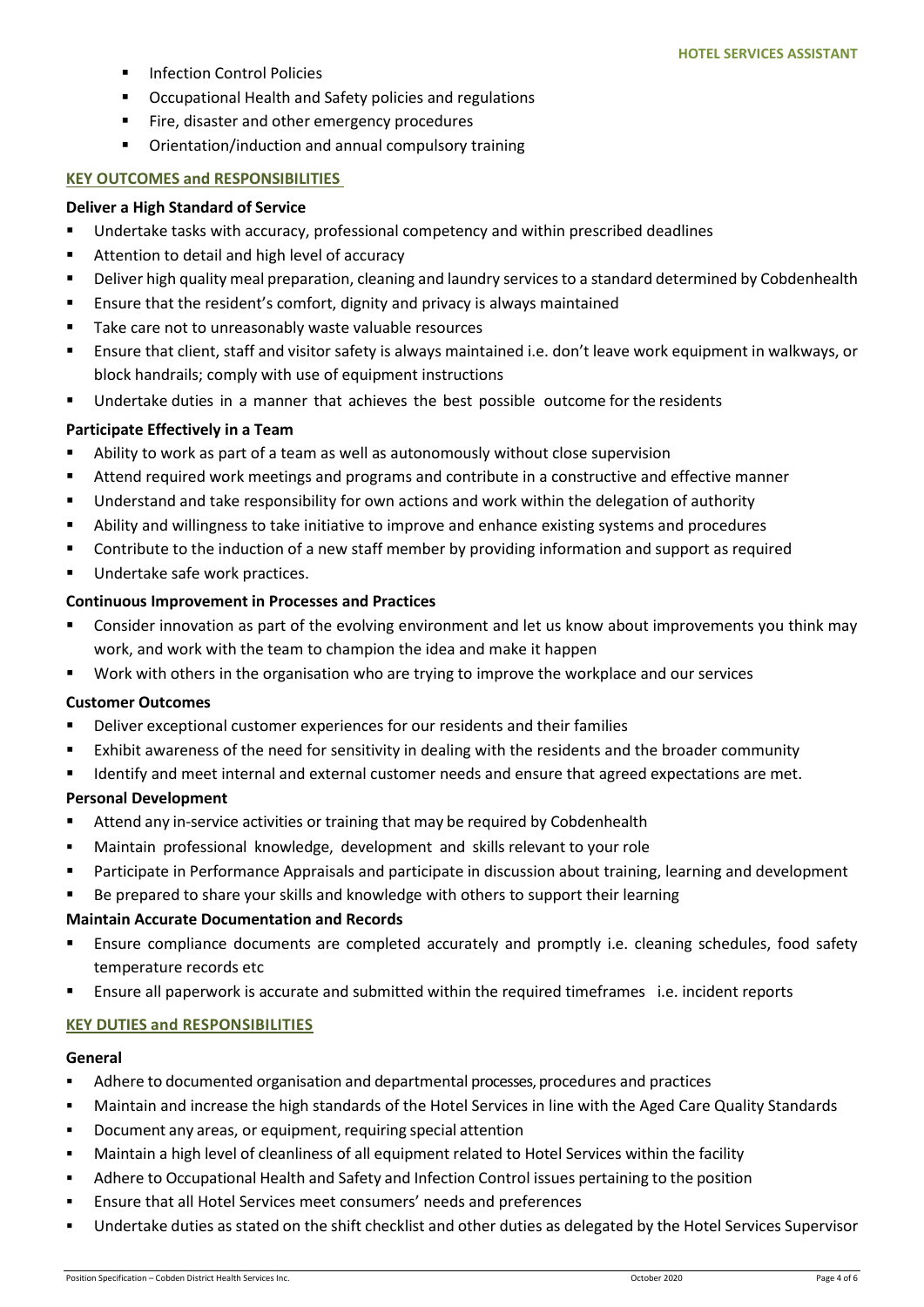# **Food / Catering**

- Undertake duties in accordance with the Cobdenhealth Food Safety Plan
- Assist with the preparation, assembly and delivery of resident meals and refreshments as determined by the Cook in Charge and defined therapeutic diets
- **Prepare, serve and present food / meals consistent with high nutritional standards**
- Prepare and handle food using exceptional personal hygiene practices and keep all food preparation areas clean
- Maintain a high level of cleanliness of all equipment in the kitchen area
- **Ensure all food and stock is stored in accordance with food safety guidelines**
- Assist Cooks or other food service staff as required.

# **Environmental**

- Perform cleaning duties according to established cleaning schedules, ensuring provision of a high standard of cleaning services
- Undertake duties in accordance with the Environmental Support Program
- Ensure a proactive approach to infection control practices applicable to cleaning and residential care
- Use and store cleaning chemicals in a safe manner and
- Manage and adhere to timeframes and proactively implement efficiencies in all cleaning regimes

# **General**

- Undertake other duties, appropriate to the role, as directed
- Recommend and facilitate efficiencies in hotel service processes as you identify improvements
- **Be responsive to evolving business needs and professionally respond to directives**

# **QUALIFICATIONS, EXPERIENCE AND SELECTION CRITERIA**

## **Essential**

- **FILM** Food Handling Certificate (HLTFS207C) or higher
- Knowledge of, and experience in Food Safety Standards
- Knowledge of the requirements and application of cleaning methods within the health service industry i.e. cleaning standards for Victorian Health Facilities
- Ability to apply work practices that ensure quality client service that meet Aged Care Quality Standards and Accreditation requirements
- Knowledge of the Charter of Aged Care Rights and its application to residential and community aged care
- **Proficient in basic computer applications**
- **•** Demonstrated ability to maintain accurate and detailed documentation
- **Effective time management and organisational skills with the capacity to problem solve**
- Self-motivated and committed to improving performance
- Well-developed communication and interpersonal skills
- Ability to accept direction and work without immediate supervision
- **FILE ATT ATTS:** Flexibility to work a range of shifts including holidays and weekends
- A current National Police Check
- A current Victorian Drivers Licence

# **Desirable**

Previous experience working within a residential aged care facility would be advantageous

# **PHYSICAL REQUIREMENTS**

Due to the layout and nature of work employees will be required to undertake a diversity of tasks, which may require various forms of mobility.

## **SALARY AND CONDITIONS OF EMPLOYMENT**

As determined by the Cobden District Health Service Inc., ANF and HSU Enterprise Bargaining Agreement 2017. As a not-for-profit agency attractive salary packaging options are available.